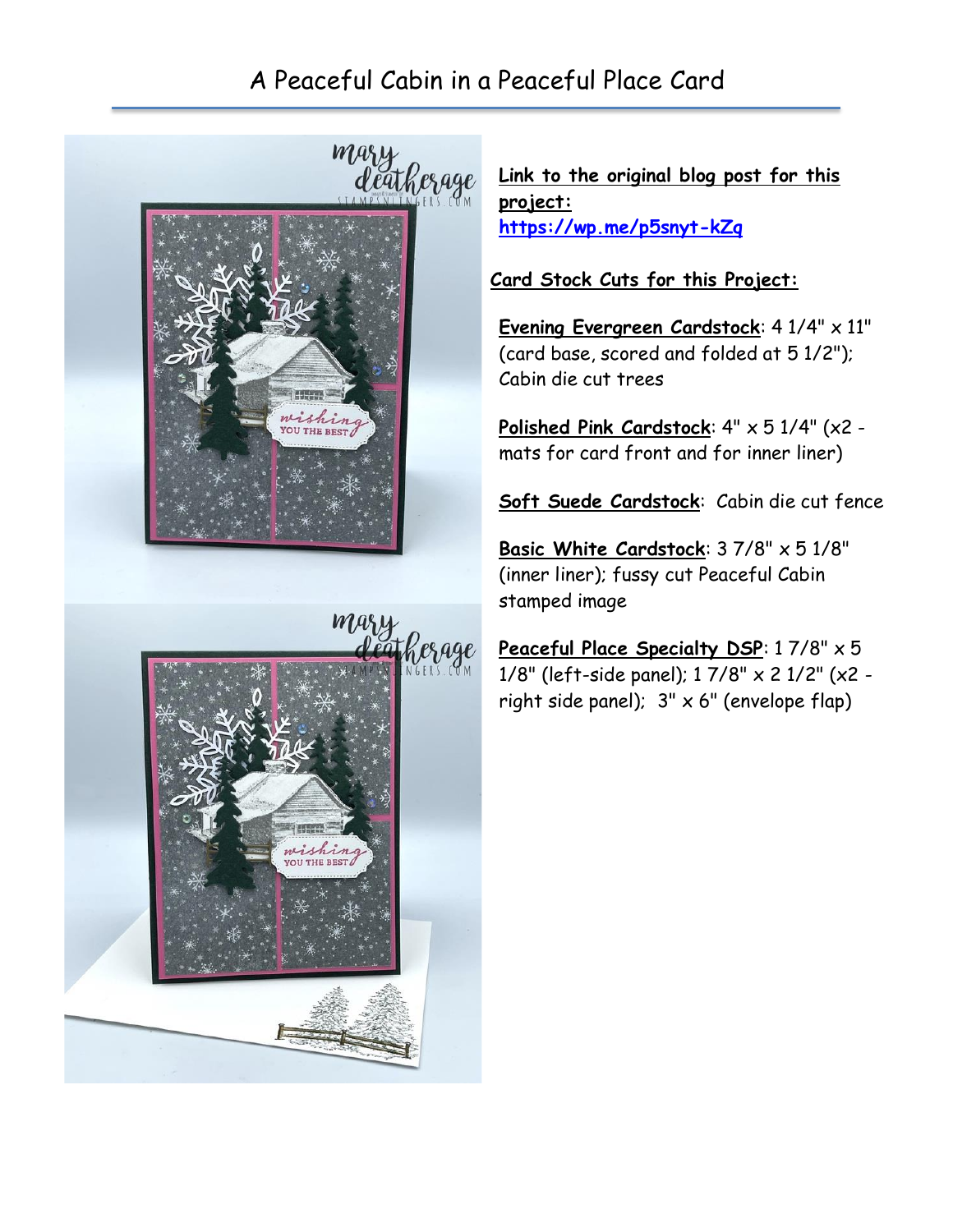## **Instructions for this Project**:

- 1. Use Liquid Glue to adhere the three cut pieces of the *Peaceful Place Specialty DSP* to one of the 4" x 5 1/4" piece of Polished Pink cardstock.
- 2. Use Liquid Glue to adhere a *Wonderful Snowflake* to the card front.
- 3. Stamp the *Peaceful Cabin* image in Basic Gray on a piece of Basic White cardstock and fussy cut it with scissors.
- 4. Brush all the "snow" parts of the image with the *Clear Wink of Stella Glitter Brush*.
- 5. Use the dies in the bundled *Cabin Dies* to cut 6 Evening Evergreen pine trees.
- 6. Use Liquid Glue to adhere four of the trees to the card front.
- 7. Use Stampin' Dimensionals to adhere the fussy cut cabin over top.
- 8. Use the "fence" die to cut a Soft Suede fence panel.
- 9. Use Liquid Glue to adhere it to the front of the cabin.
- 10. Use a Stampin' Dimensional at the bottom of a large tree, and a little more Liquid Glue at the top, to adhere it over the fence panel.
- 11. On a piece of Basic White, stamp the *Peaceful Cabin* sentiment in Polished Pink.
- 12. Use a die from the *Ornate Frames* die set to cut out the sentiment.
- 13. Use a Stampin' Dimensional and some Liquid Glue to adhere the sentiment.
- 14. Add three *Iridescent Rhinestone Basic Jewels* to the card front.
- 15. On the 3 7/8" x 5 1/8" piece of Basic White cardstock, stamp the two leftmost trees of the three-tree image from *Peaceful Cabin* in Evening Evergreen.
- 16. Stamped the fence image over top in Soft Suede.
- 17. Use a Blender Pen to soften the edges of the fence and fill it in a little.



18. Use Liquid Glue to adhere the panel to the second  $4'' \times 51/4''$  piece of Polished Pink cardstock.